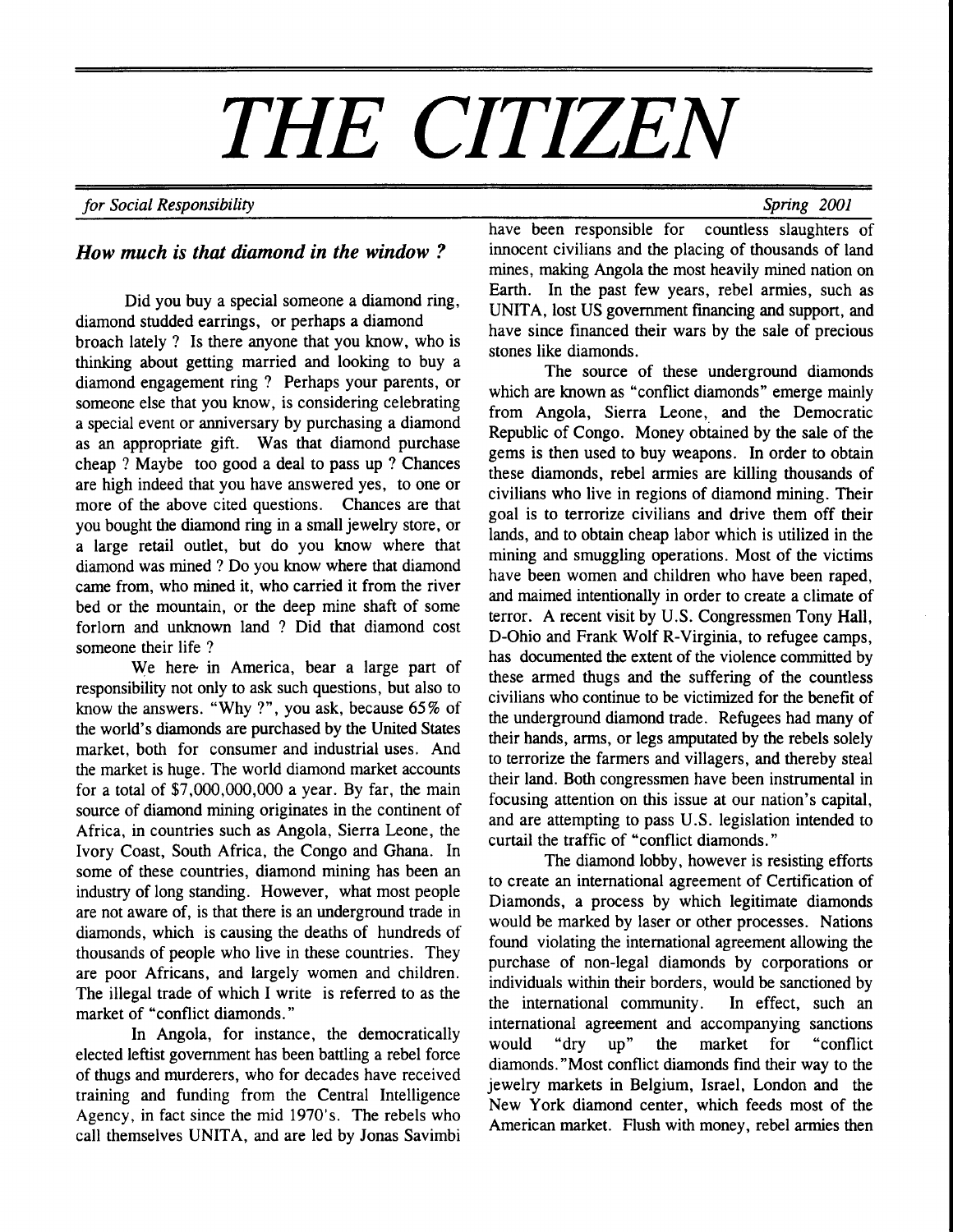obtain weapons from eastern European countries such as Bulgaria and Czechoslovakia.

As an American I am proud to see that some of our Congressmen are showing concern and moral responsibility, by attempting to do something to remedy the situation. We should remember that America shares responsibility for the current carnage for several important reasons;

> l. During the cold war we supported rebel armies like UNITA which fought against leftist governments in Africa, such as Angola's. After the Soviet collapse, the U.S. distanced itself from such covert operations and essentially cut off direct ties to these rebel armies. We helped train them, and we supplied them and essentially America helped to create some of the instabiliry in the African continent for our own security interests.

> 2. Since we dominate much of the diamond trade, we therefore help to generate most of the profits which are helping to indirectly fund these rebel armies.

Thus we should be concerned, as consumers and as human beings, whether the diamonds we buy, as symbols of affection, or jubilation, are tainted with the blood and suffering of countless human beings who are at the mercy of the merciless.

Congressman Hall introduced bill H.R. 918 on March 7, 2001, however to date that bill has been buried in committee and its future is in doubt. The lobbying efforts of the "diamond lobby" to stop this legislation have proven to be very strong. The following is a brief history of the "Clean Diamonds Act-Bill H.R. 918" in the House of Representatives;

> 3/7/01 Bill H.R. 918 introduced 3/7/01 Referred to Committee on Ways and Means 3/7/01 Referred to Committee on International Relations 3/7/01 Referred to Committee on Financial Services 3/13/01 Referred to Subcommittee on Trade 4/10/01 Referred to Subcommittee on International Monetary Policy

According to U.S. government estimates the conflict diamond market will market \$10,000,000,000 this year, it will be laundered through countries like Liberia, and banking centers in Europe and in the United States, much of these funds will wind up facilitating trade in narcotics, arms, and other criminal enterprises, and will serve to continue to spread war on the African continent.

# Losing the vote...

The result of the last Presidential election is still fresh in the memory of many of us. A recent article in the Village Voice, proclaimed that the American people had been duped, that the U.S. Supreme Court had essentially helped to legitimize a fraud upon the American people, in fact how else can we accept such a decision, that declares a candidate who gets half a million more votes than the actual "winner" of the election, the loser ? It was strange indeed, since the loss of the election was made possible at the "hands" of a state where the "winner's" own brother is the governor. Details, such as attached chads, or the legitimacy of the electoral college pale in comparison to the right of a people to be governed only by those whom the majority chose to elect to positions which shape our collective future.

Universal suffrage can be said to be the most important of our "rights". Indeed it is the tool of not only democracy but of democratic government, it is its pillar of strength, its vision, the great equalizer amid economic disparity and the injustices faced by the powerless and the weak in a society. We should all remember, and never forget that the right to vote was once the privilege of only wealthy white men. Racial minorities, women, young adults, the poor and the working classes at different times in our history were all denied the right to vote. Yet today many of us take this for granted, we forget to vote, we find reasons to avoid the voting booth, and some lucky enough to have that Tuesday as a holiday in order to be able to vote, go instead shopping, or simply go home to relax. SHAME!

Voting members of the population have steadily decreased their presence in the voting booth, during the past decades. Adding to this indifference and apathy, has been another facet that many of us have not noticed, a dwindling African-American voice in the vote tallies. 1,3% of African Americans, 1.4 million men cannot vote ever, because they have been legally disenfranchised (in 46 states) as a result of having been convicted of a crime. They statistically make up 36% of the total disenfranchised population and if current trends continue, the rate for disenfranchised black men could reach 40% (according to the international organization Human Rights Watch ). Most of them were convicted of drug related infractions.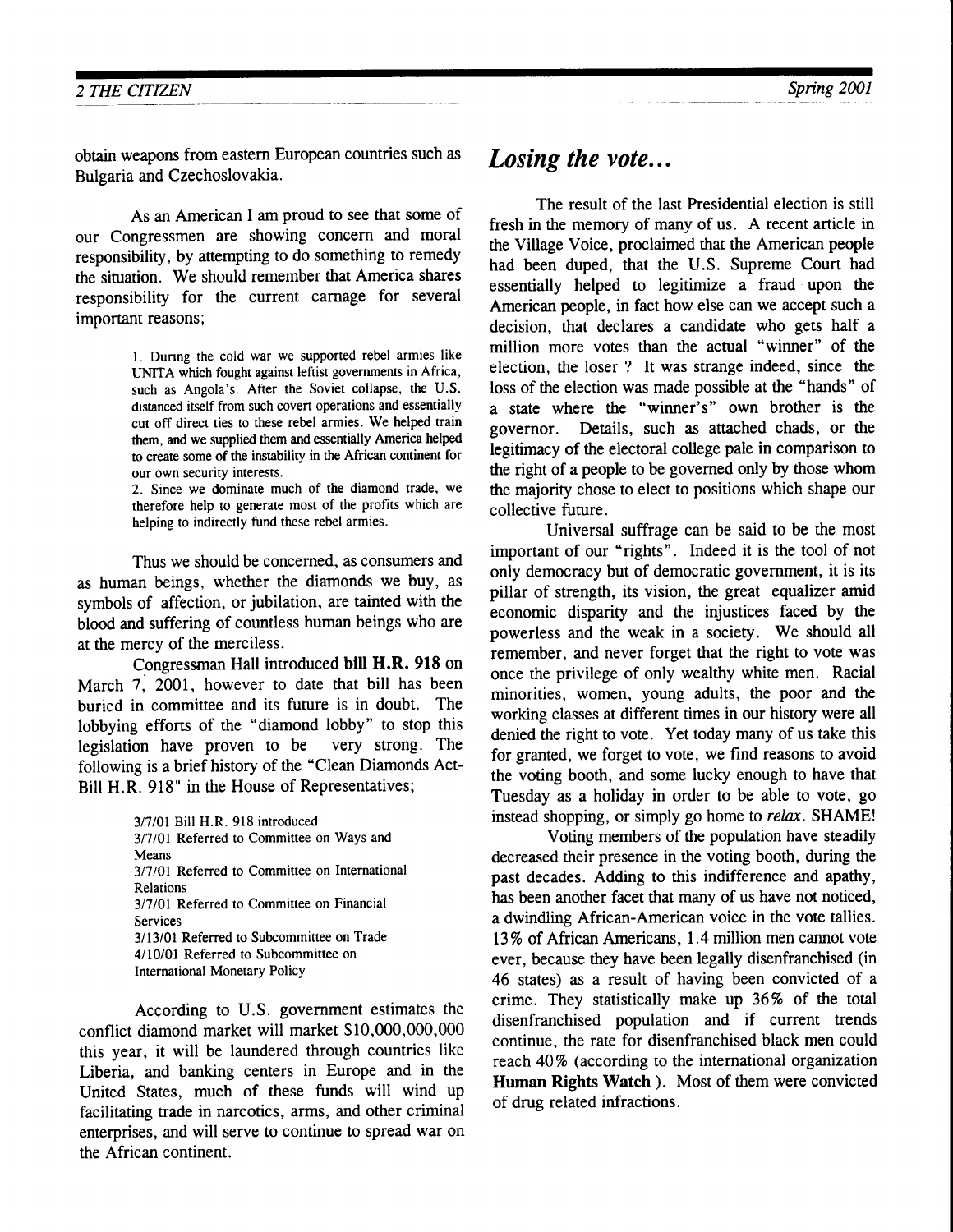Although African Americans have, as a group, been the recipients of improvements to their general welfare as a result of President Johnson's war on poverty which was declared in the mid 1960's, ever since they obtained the right to vote, ever since Civil Rights laws were passed and enforced, their status as victims of injustice and racism were bettered but in the last two decades these strides have been lessened and a significant problem called racism persists. All we have to do is gaze with objectivity at the newspapers of our day, and note a national pattern of violence and racism directed at black Americans, whether it be police brutality directed at blacks, or affirmative action being declared reverse discrimination. In effect the record is clear, African-Americans suffer higher levels of chronic unemployment, inferior health care, higher death rates and inner city neighborhoods constituted in large part by their numbers still battle drug addiction with, little access to treatment options.

The Human Rights Watch statistics are indicative of an assault on the civil rights of a people who number as a significant minority in the USA. It raises the specter of other issues concerning the harsher sentences of African Americans and seriously questions whether there exists equitable treatment of all citizens in our society. ' Disenfranchisement is only a facet of the problem, democracy is hereby being placed in question and so is our own fabric of government that declares itself to be— of the people, by the people and for the people.

# The food we eat. Profits at any cost ?

Most of us have heard the expression that the American Midwest is the bread basket of the world. It's true ! In fact our agriculture produces enough food to practically feed the entire world's population. Alas, much of our food is wasted and ends up in the garbage, rather than actually feeding people. We dispose of a great percentage of food because there is so much of it. Think of your own habits. How much food do you throw out ? What percentage do you throw out

daily ? Weekly ? Think of how much food you throw out a year !?

For years, if not in fact for decades, we have, as a society, taken our food supply for granted. As citizens of a wealthy nation we consume more than our share of needed calories, which results in the current trend towards obesiry. Take a look at the people around you. The vast majority of Americans are overweight. Part of the explanation for this can be found in the fact that our food supply is overabundant and easily accessible. Another explanation often quoted by dietitians is that we spend our leisure time consuming junk food and unnecessary calories without even thinking, partly because of the pressures of a consumer oriented market economy. In other words, we are bombarded by constant advertising to fulfill our needs through food--and as a result we buy, buy, buy-and eat, eat, eat— even though biologically there is no need to do so.

Consumerism is the driving force of our economy and of our way of life. Profits from increasing sales of products, which includes food, provides jobs and great wealth to corporations and to many of us. But at what cost to ourselves and to the future inhabitants of our planet ?

We are bombarded by hundreds, if not thousands, of messages daily, to buy all sorts of products. We are mentally conditioned to think that we must buy a product in order to be successful, or even normal. You think not ? What are luxuries like expensive cars, jewelry, and even brands of perfume and cologne, if not reflections of status. In our society we are mentally conditioned to do more than buy products, we purchase an image for ourselves. Products, such as clothes, cars, jewelry, homes and so on, establish a level of status and power, in the eyes of our peers. Many items which we purchase are not essential for our survival, but we often equate perceived needs with acrual needs.

The market economy, consumerism, has but one goal at heart--PROFITS, seemingly at any cost. Companies in that drive will buy out competitors, merge, move or close down facilities, relocate to other parts of the world and in the process abandon employees who at times have worked their entire lives for such firms. Labor and resources for production are no longer limited by geography, or national boundaries. Hence the term of a global economy. Profits are the ultimate preoccupation, and as such, the challenge to meet the "fat bottom-line" brings with it an attitude to do what is necessary, even if morally questionable. Companies which produce products for consumption effectively make money by producing and marketing their products as cheaply as possible. In a consumer society, from the perspective of corporations, there are no human essentials or unneeded items. Everything is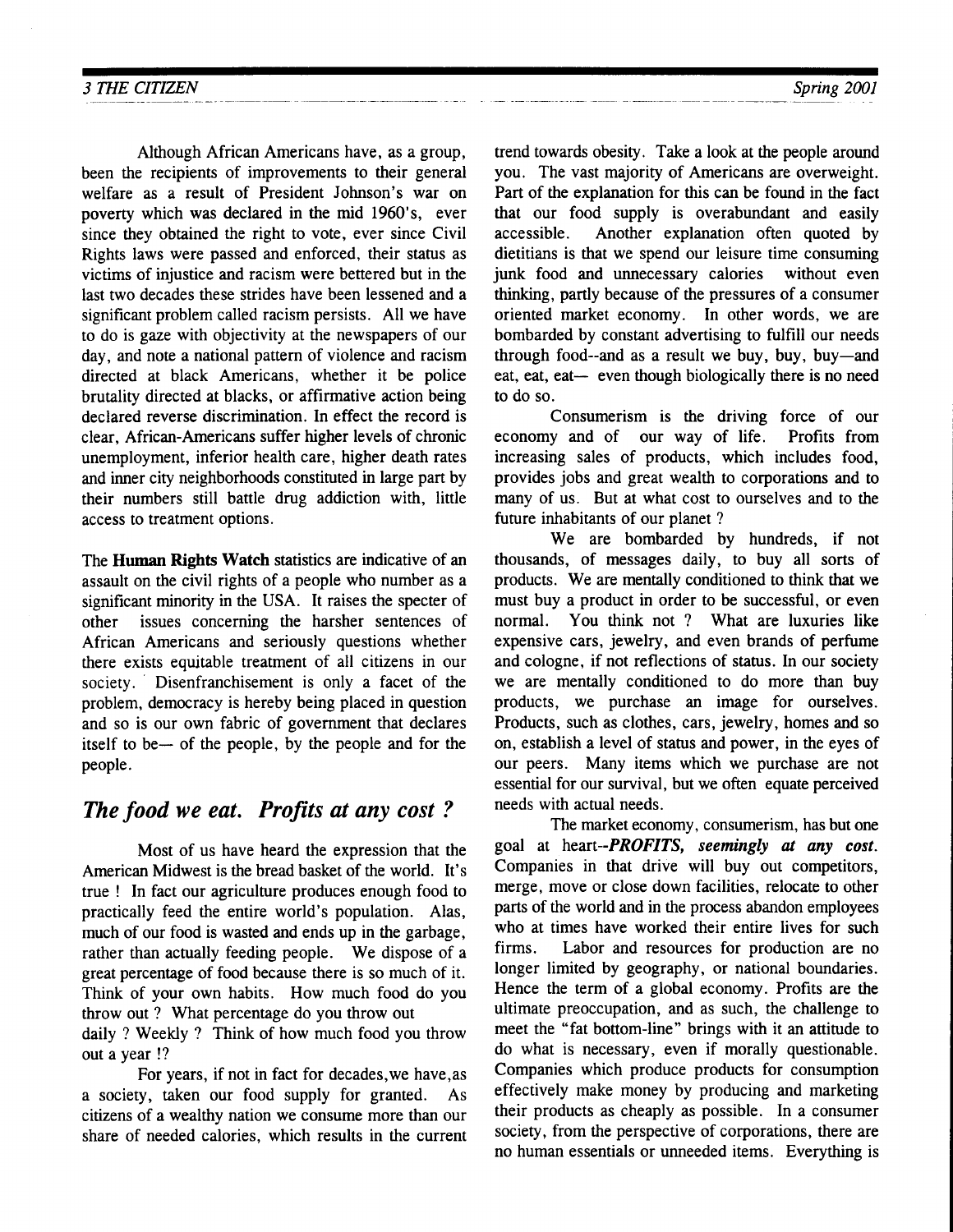a product for consumption which can generate either a profit or a loss. And the product which ultimately gets produced and delivered to the marketplace is the product which is "profitable." The interesting question is how profitable something has to be in order to be profitable to produce ? The pharmaceutical companies, many headquartered here in New Jersey, which market certain drugs have profit margins of several hundred or a thousand times greater than what an item costs to produce. Companies which market AIDS medication and hold patents expect foreign governments to pay market rates for such medication even in cases of medical emergency as is the case in the continent of Africa, even though nations are impoverished and cannot afford to purchase such expensive drug treatments for each patient. Some AIDS patent medications are at a level of profit of several thousand percent ! Is this how we should define profit ? At the cost of human lives ? Talk to a farmer and most have much smaller profit margins, if any at all. Everything depends on the weather and on crop yields and crop quality.

In the last decades, farming in the United States has progressed from agriculture dominated by the independent farmer to very large corporate farms which are ruled by what we have attempted to define abovethe profit motive, independent of any other considerations, indeed independent of ethics, or even common sense. We have all heard of genetic engineering but how many of us truly understand what this technology may mean. Critics of this technology state that man is acting like God; even scientists have stated that as man alters the normal pattern of evolution, the balance of nature is changed unalterably forever and that we cannot know the consequences or even prepare ourselves for the unforseen. Corporate scientists are altering the genetic blueprint of cereals, vegetables, fish, and many other organisms. Not as experiments, but rather to produce "enhanced" food products that will grow faster, reproduce more quickly, be deadly to parasites and yet be consumed by people, and reflect "more durable" qualities. These corporations are "more durable" qualities. essentially thinking above all else- "bottom line", profit, profit, profit. What kinds of actual products are these ? Some of them are already on your table:

Cheerios, Wheaties, Total, Corn Chex, Lucky Charms, Trix, Kix, Golden Grahams, Cinnamon Grahams, Count Chocula, Honey Nut Chex, Frosted Cheerios, Apple Cinnamon Cheerios, Apple Cinnamon Cherrios, Frosted Weaties, Brown Sugar and Oat Total, Basic 4, Reeses Puffs, French Toast Crunch (all products of General Mills); Frosted Flaks, Corn Flaks, Special K, Raisin Bran, Rice Krispies, Corn Pops, Product 19, Smacks, Froot Loops, Marshmellow Blasted, Fruit Loops, Apple Jacks, Crispix, Smart Start, All-Bran, Complete Wheat Bran, Complete Oat Bran, Just Right Fruit and Nut, Honey Crunch Corn Flakes (all products of Kellogg's).

Even fish are now being genetically altered, at least one salmon farm in the Pacific Northwest is spawning genetically altered fish following a blueprint<br>set to a company's idea of "profitability." A recent set to a company's idea of "profitability." study at Purdue University has concluded that such fish could lead to extinction of the species if these genetically altered fish escape into the wild, in just a few generations. Such occurrences at fish farms are a common occurrence. In 1999, 300,000 escaped from one fish farm alone in Washington State.

The Food and Drug Administration FDA, which is supposed to regulate such practices, has done nothing. There still is no requirement for corporations to label whether the food you purchase at your supermarket has been genetically altered in any way.

If this concerns you, if you also think that there are items that are not just products but rather necessities which should be above the profit motive then add your voice to the fight to stop gene altered food. Should we as people be used as guinea pigs by corporations in their drive for bigger profits and a higher stock price ? Whatever your opinion, discuss this vital issue with others.

# How safe is the milk your children drink ?

Some farmers are squeezing more milk out of their cows by injecting them with an artificial growth hormone so that they will produce more milk than nature intended. This chemical is called Prosilac and it is manufactured by the Monsanto Company. The chemical is a synthetic bovine growth hormone referred to as BGH. Often this milk is comingled with other milk in tanks that may or may not be treated with BGH. This has made milk one of the first genetically engineered foods ever to be fed to American families. BGH use is common practice in the milk industry of several states.

In Illinois, for example it is illegal for dairies not using BGH to advertise it. The rationale it would seem is to "protect" companies who are using BGH in their herds and selling their milk in the marketplace.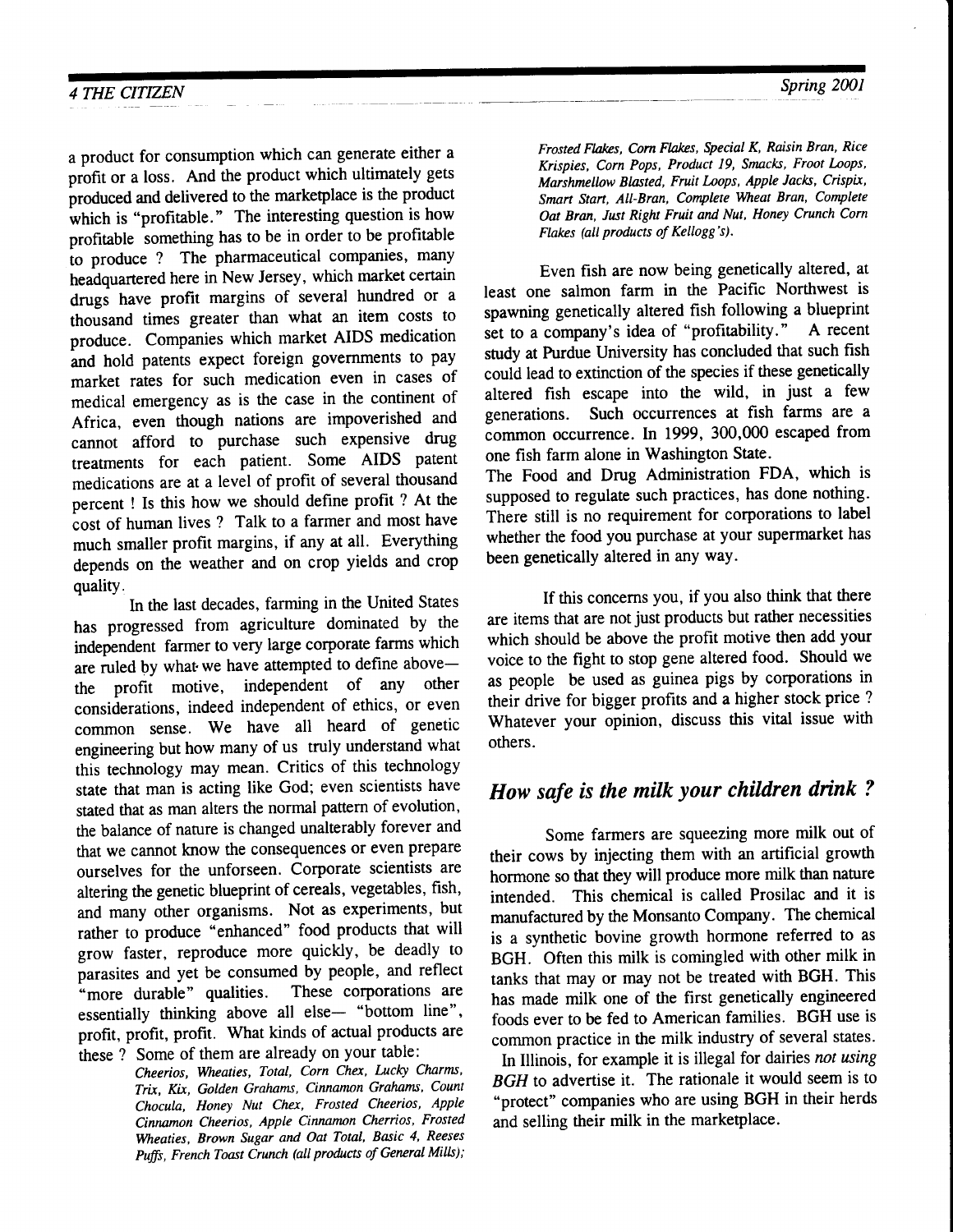In the state of Florida, journalists working for the Fox network were prohibited from broadcasting their investigative report which labeled BGH as a public hazard. These investigative journalists, one of whom is Jane Akre, were threatened with loss of employment if they persisted in their attempt to inform the public as to the dangers of BGH.

Dr. Samuel Epstein, a research scientist at the University of tllinois stated that "there is highly suggestive if not persuasive lines of evidence showing that consumption of this milk poses risks of breast and colon cancer." Dr. Epstein who works at the Illinois School of Public Health is an expert on the environmental causes of cancer. He is opposed to Posilac use. BGH use has been prohibited in Europe, Canada, and New Zealand, yet as a result of Monsanto's lobbying, it was approved by the FDA.

While drugs for human consumption require two years of carcinogenic testing and extensive birth defect testing, BGH which impacts children and others who are exposed to its presence in milk, was approved by the FDA after 90 day testing on a rat population of thirty rats. While the U.S. has approved 50 varieties of genetically modified crops, Britain has yet to approve one. And WHO, the World Health Organization, an agency of the United Nations has urged countries to proceed cautiously with biotechnology and its impact on the foods produced for consumption.

Monsanto is the same company that has brought us such "great" products as Agent Orange (2-4-5-t), Dioxin and PCB's, all of which have proven to cause cancer in human beings who are exposed. In the Fall of 1994 Canadian Television quoted a Canadian Health official as reporting that Monsanto offered \$1-2 million if her government committee would recommend BGH approval in Canada without further data or studies of the drug.

Corporate power, the power of money in this country is incredibly strong, profits talk big, while safety and the interests of ordinary people are of little concern. While special interest lobbies, like that of Monsanto and other companies continue to rule in Washington, our general welfare as consumers and as citizens are continually put at risk, all for the sake of larger and larger profits, which go into the pockets of an incredibly small percentage of the American people. Whatever your viewpoint on this issue you can let the FDA know how you feel, WRITE;

> FDA Commissioner Jane Henney 5630 Fishers Lane, Room 1061 HFA 305 Rockville MD 20852

# EDITORIAL AMERICA'S CHILDREN

While America's wealthy have grown wealthier under the Reagan, Bush and the Clinton administrations, the poor of this nation have gotten poorer. Reagan's "trickle down" theory was a sham. During the 1940's child poverty rates fell by one third. They fell again by nearly a third in the 1950's and ogain in the 1960's, as a result of policies instituted by Roosevelt, Kennedy, and Johnson. In the 1970's the pattern changed,

I5.7 % of America's children were in poverty. Long term progress in lowering poverty rates was halted by 1973, during the Nixon reign. By the 1980's the chance of an American child being poor reached 20.5% of the population. By the 1990's that percentage had increased to 21.0 %. Today almost 12 million American children lack health insurance, 20% of black children and 33% of hispanic children are uninsured, compared to I0% of white children. Infant mortality rates are highest for black infants, higher even than children born in some third world nations, according to United Nations' statistics. Nationally only one in ten who qualify for child care assistance is receiving it. Studies which have tracked the progress of the quality of the care received by children aged 3 through second grade, found that quality care results in higher school performance, and lower instances of behavioral problems later on.

Nearly 66% (2 out of 3) students who graduate high school never obtain a college degree. Currently our nation has a shortage of leachers, nurses, engineers, scientists, and other highly technical professionals.

Rather than spend trillions on tanks, bombs and such things, shouldn't we as the richest nation be taking care of the children of America ? In 1998 38% of hispanics did not complete high school, while 12% of blacks and 7% of whites met that category. A thoroughly educated population can only serve to benefit America, but then again, those who come to learn about history begin to question priorities.

We no longer have cotton plantations, but wealth is still created, albeit in other ways. What has not changed is the low priority by those who control the wealth of this nation, in educating and caring about those who perform the labor that creates the wealth. I guess if every child went to college there would be no one left to work at the fast food restaurants, or collect our garbage, or be doormen, or janitors, or seamstresses... Resulting instead in too many doctors, Iawyers, engineers, nurses, teachers...and a change in our way of life.